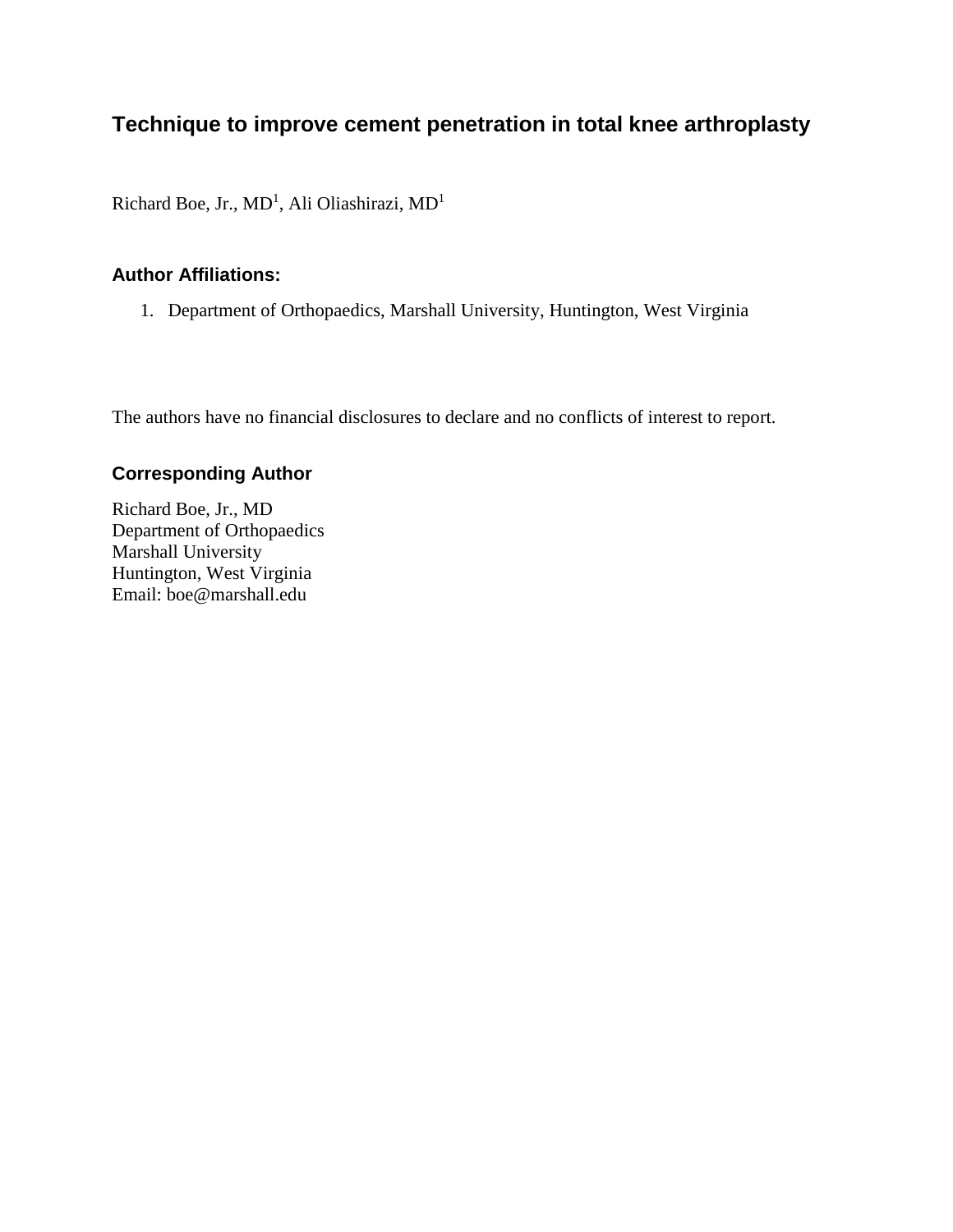# **Abstract**

In total knee arthroplasty, infection has always been cited as being the number one cause of failure. However, more recent studies have shown aseptic loosening as the top reason for failure now. Proper cement technique is an important factor in reducing the occurrence of aseptic loosening. Clean and dried bone are important in achieving rigid cement fixation. Subchondral cysts may be hidden below the cut bone surface and may interfere with cement interdigitation. During a recent total knee arthroplasty case, a simple technique was developed for identifying and clearing out these cysts. By only using the suction tip, the gentle sweeping of the cut-surface will excavate hidden subchondral cysts allowing for improved cement interdigitation.

# **Keywords**

arthroplasty, total knee arthroplasty, cement penetration, suction

## **Introduction**

Although infection has always been cited as being the number one cause of failure in total knee arthroplasty, current studies have shown aseptic loosening as the top reason for failure.<sup>7,9</sup> Proper cement technique is an important factor in reducing the occurrence of aseptic loosening. It is fully accepted that dry and clean bony surfaces are of utmost importance in achieving rigid cement fixation of total knee arthroplasty components. 6

Subchondral cysts, while often removed with the tibial plateau cut, may extend down to the cut surface or be hidden in the marrow well underneath the cut surface.<sup>4</sup> These cystic lesions, when under areas of implantation, will interfere with cement interdigitation and should be cleared of their contents. While subchondral cysts at the cut surface of the tibia can be easily found, the lesions in the metaphysis of the tibia are difficult or impossible to localize on radiographs or intraoperatively without the use of the technique described. This discusses a simple technique that can allow the surgeon to quickly find and clear any cystic lesions that are directly adjacent to the cut surfaces to allow for optimal bone-cement interdigitation.

# **Technique**

The index patient is a 71-year-old with severe degenerative joint disease of the left knee, which has caused pain for the last 10 years and is now unresponsive to conservative management. Past medical and surgical history were noncontributory except for chronic hepatitis C, left knee arthroscopy 10 years prior and left hip percutaneous pinning nearly 40 years prior. The patient had received approximately 20 cortisone injections over several years with the most recent injection 1 year prior to the total knee arthroplasty.

Clinical exam showed a tall, thin patient with antalgic gait. The left knee had severe crepitance and pain at both the patellofemoral and tibiofemoral joints. The left knee had slight valgus deformity and there was 1+ laxity to varus stress at 0 and 30 degrees. Range of motion of the left knee was 5-95 degrees with negative Stinchfield sign and straight leg raise tests. They had full strength throughout all extremities and the left dorsalis pedis and posterior tibial pulses palpable.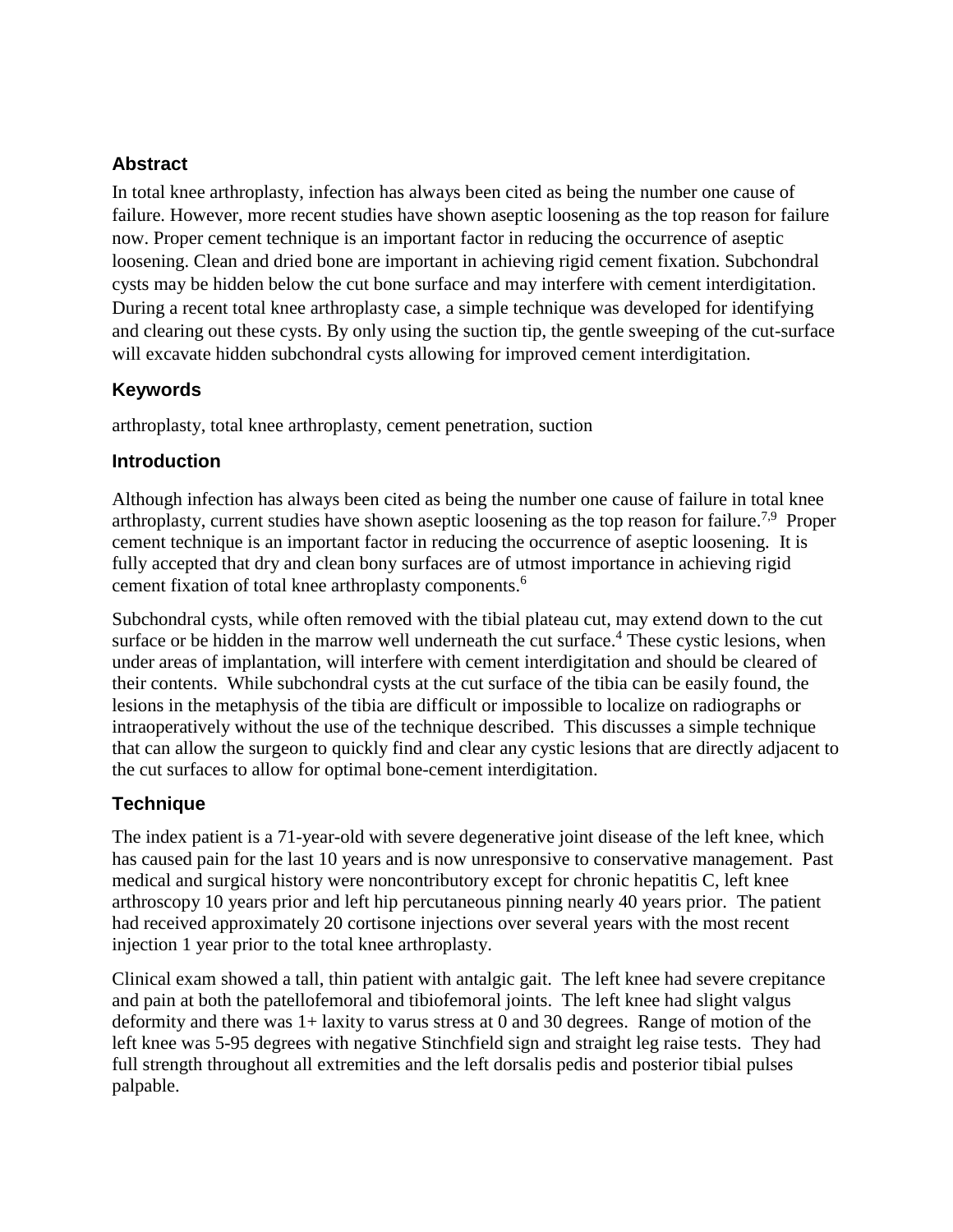Preoperative radiographs showed severe degenerative joint disease of patellofemoral and tibiofemoral joints with valgus deformity. Radiographs also showed calcifications of femoral and popliteal vessels. Other than expected arthritic changes of subchondral sclerosis, no lucencies or abnormal lesions noted on preoperative films.

The patient underwent left total knee arthroplasty after being evaluated and cleared preoperatively by perioperative medicine and vascular surgery. After the tibial preparation, a sweeping motion of the suction was used against the walls of trabecular bone of the tibial intramedullary canal for inspection. The Yankauer suction tip was dragged from the bottom of the canal up towards the cut tibial surface with gentle, but consistent, pressure on the trabecular bone surface. This technique for tactile inspection of the canal walls was more purposeful than the routine use of the suction tip for keeping the canal surface dry. This sweeping motion against the trabecular walls opened up an adjacent cyst in the metaphyseal bone that resulted in the removal of approximately 10cc of serous fluid. Once the contents of this cyst were evacuated, the suction was used to check the remaining areas of trabecular wall, which were found to be sturdy without underlying cysts. The tibial component was then impacted in the usual manner. The remainder of the surgery and post-operative recovery were uneventful.

Post-operative radiographs showed excellent component fixation with the cement. The tibial cement extruded into the former cystic lesion to clearly define the border of the former lesion.

Figure 1. Pre-operative and post-operative AP radiographs of initial patient using described technique with the evacuated cyst filled with cement highlighted

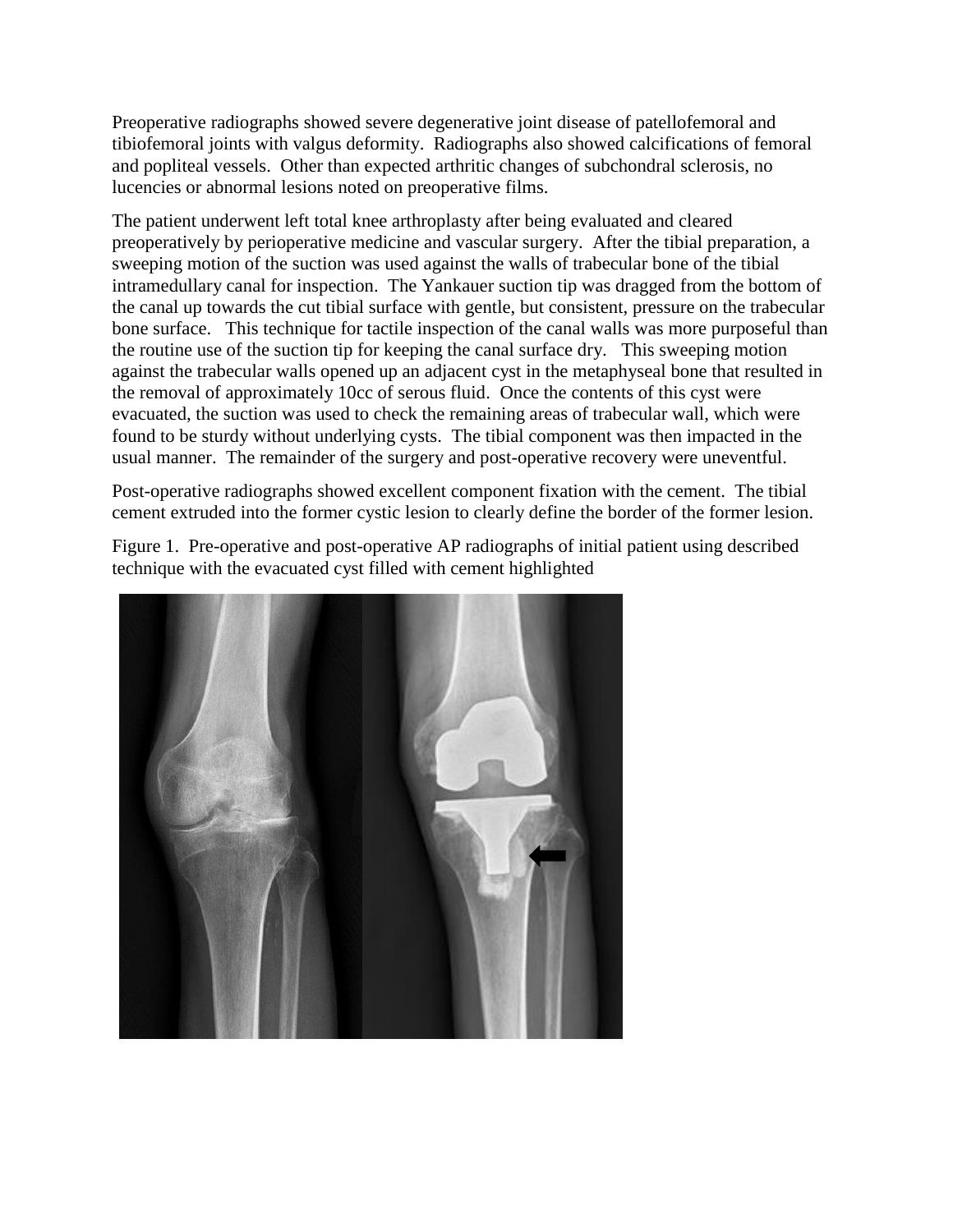In the subsequent month after this patient's surgery, two more patients had similar findings to the patient described above. In each of these patients, no preoperative radiographs hinted to a defined area of weakness or cystic structure. Use of only the Yankauer suction were used to uncover and evacuate these weak cystic areas of trabecular bone. Post-operative radiographs of these subsequent patients also showed the cemented outline of these areas found intraoperatively. Other patients on whom this technique was used, but did not have bone cysts found intra-operatively, showed no cement excursion around the tibial component on post-operative radiographs.

Figure 2. Pre-operative and post-operative AP radiographs of second patient showing the revealed cysts with the evacuated cyst filled with cement highlighted

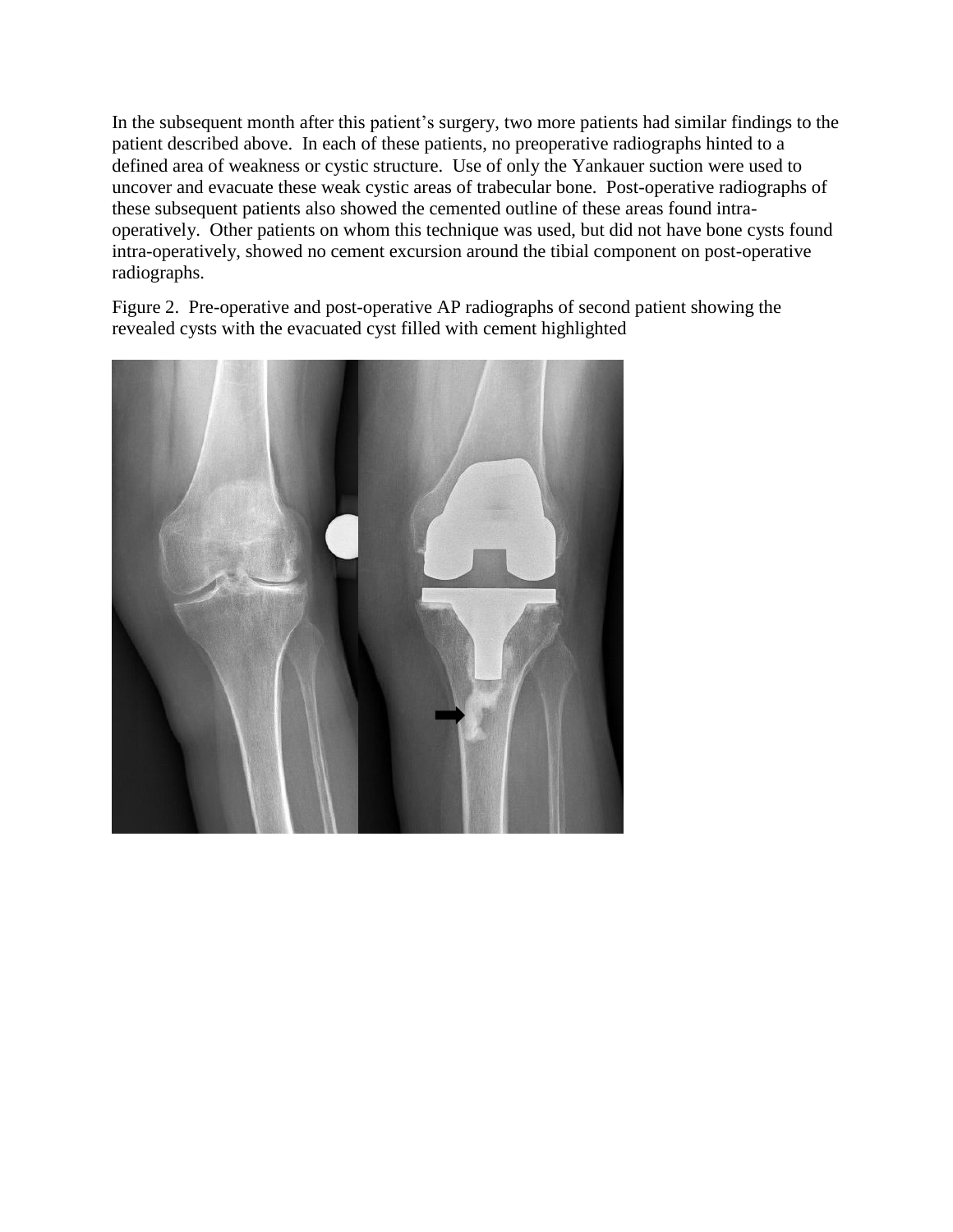Figure 3. Pre-operative and post-operative AP radiographs of third patient showing the revealed cysts with the evacuated cyst filled with cement highlighted



Figure 4. Pre-operative and post-operative AP radiographs of patient who did not have any cysts found for comparison

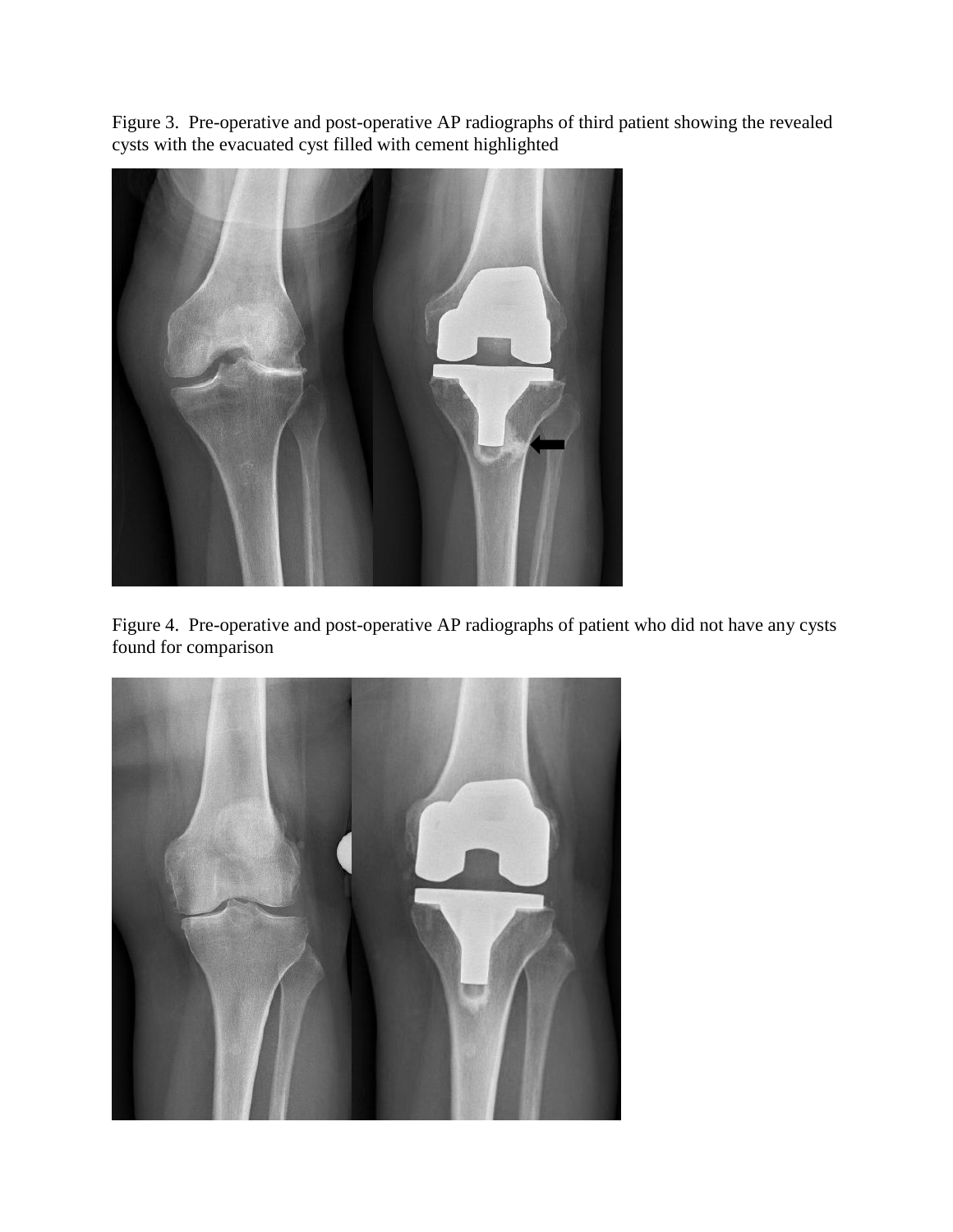### **Discussion**

There are a multitude of factors that determine the success of a total knee arthroplasty. With aseptic loosening being the leading cause of primary total knee arthroplasty failure, everyone agrees that adequate interdigitation of the cement with trabecular bone is vital in reducing the chance of aseptic failure. The optimal amount of interdigitation of the cement with trabecular bone has been reported between 3-5mm. 3

There are several methods to improve the penetration of cement into trabecular bone, all of which require cleaned and dry bone. The bone that will interdigitate with the cement should also be sturdy. Any weak areas of trabecular bone should be removed and the bone should be cleaned with pulsatile irrigation.<sup>5</sup> The bone should be kept dry with suction and dry laps until cementing.

Using the suction tip to sweep the cut surfaces of tibial metaphysis from distal to proximal, the surgeon can feel the rigidity of these surfaces. Any weak areas of the trabecular bone surface should give way with gentle pressure revealing any underlying cystic lesion. Forceful longitudinal pressure with the suction tip should be avoided to avoid creating unnecessary defects. The purpose of this technique is to remove potential pockets that may significantly reduce the bone-cement interface strength. Compared to curettage, this technique is relatively atraumatic to the trabecular bone and should not create unnecessary defects in the tibial canal walls except when adjacent cysts are present.

It has been found that any fluid between the bone-cement interface can reduce the strength of that interface by up to  $50\%$ .<sup>1,2</sup> To reduce the possibility of any of these adjacent bone marrow lesions or cysts interfering with bone-cement interface, the technique described above has facilitated the discovery and evacuation of these lesions. While it has been debated whether full cementing or surface cementing of the tibial component is superior, we prefer the use of full tibial component cementing, as it has been found to reduce fatigue cracking at the interfaces. $8$ While subchondral cysts at the cut surface of the tibia can be easily found, the subtle cysts in the metaphysis of the tibia are difficult or impossible to localize without the use of the technique described. Large cysts visible on radiographs can be removed by surgeon preference, however, this technique is suited for finding small cysts that are not visible on radiographs or by visualization. This technique is specifically suited for the tibial component of total knee arthroplasties due to the nature of the tibial stem cut being completely surround by trabecular bone, while other joint arthroplasties often rely on other methods of fixation such as press-fit or screw fixation.

# **Conclusion**

Using the technique described above is a simple, yet effective method for ensuring optimal cement penetration and interdigitation with trabecular bone. The removal of directly adjacent cysts in the trabecular bone of the tibial metaphysis will prevent fluid from disrupting the bonecement interface. Compared to the potential damage of curettage, gentle evaluation of the canal walls will help identify hidden cysts, while preserving unaffected surfaces of the canal. This technique could help reduce the possibility of aseptic loosening by improving the strength of cement fixation in the tibial component of a total knee arthroplasty.